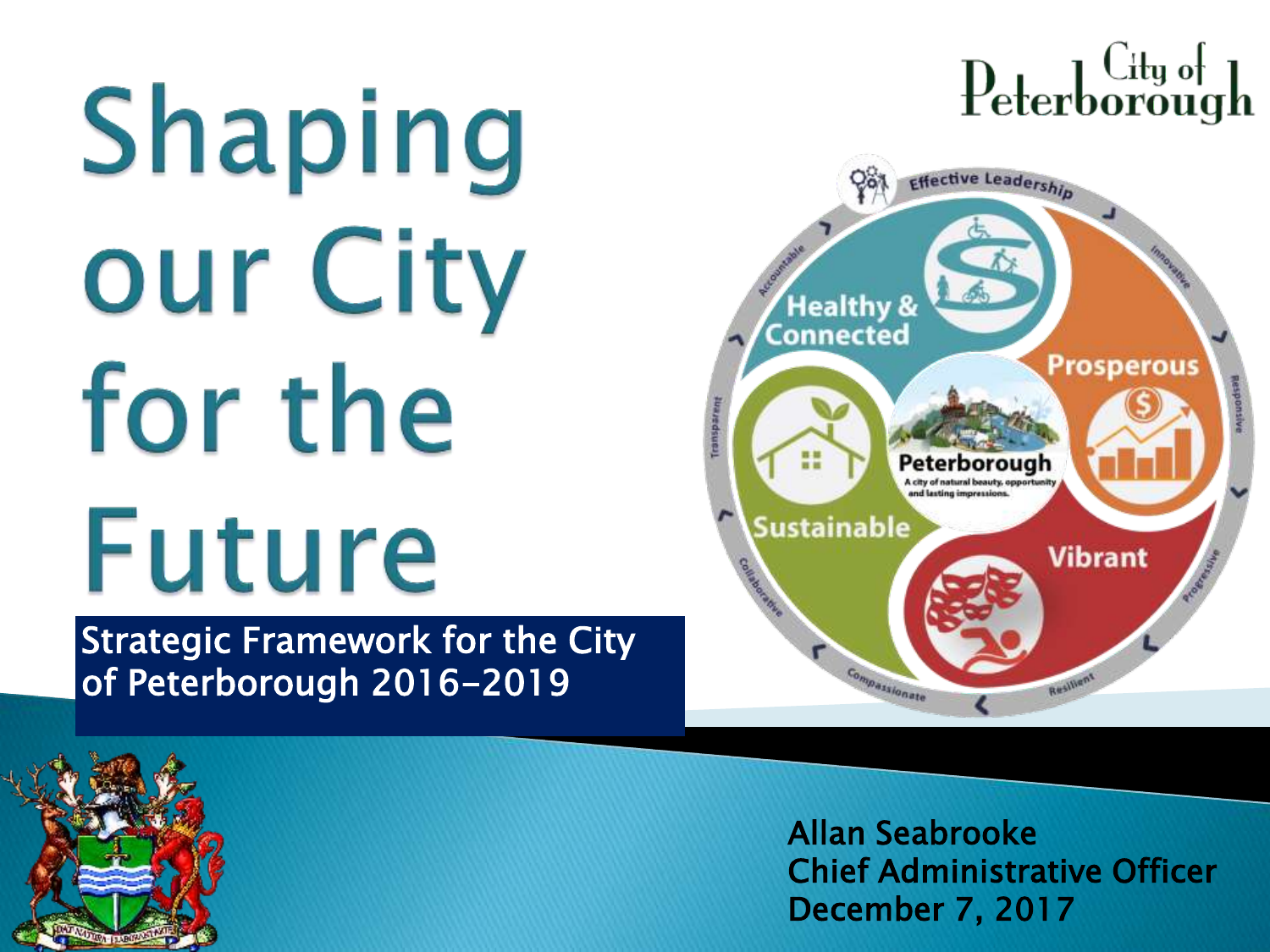# Agenda

- Purpose
- Strategic Framework Development
- ▶ City Master/Strategic Plans Referenced
- ▶ Shaping Our City Strategic Framework

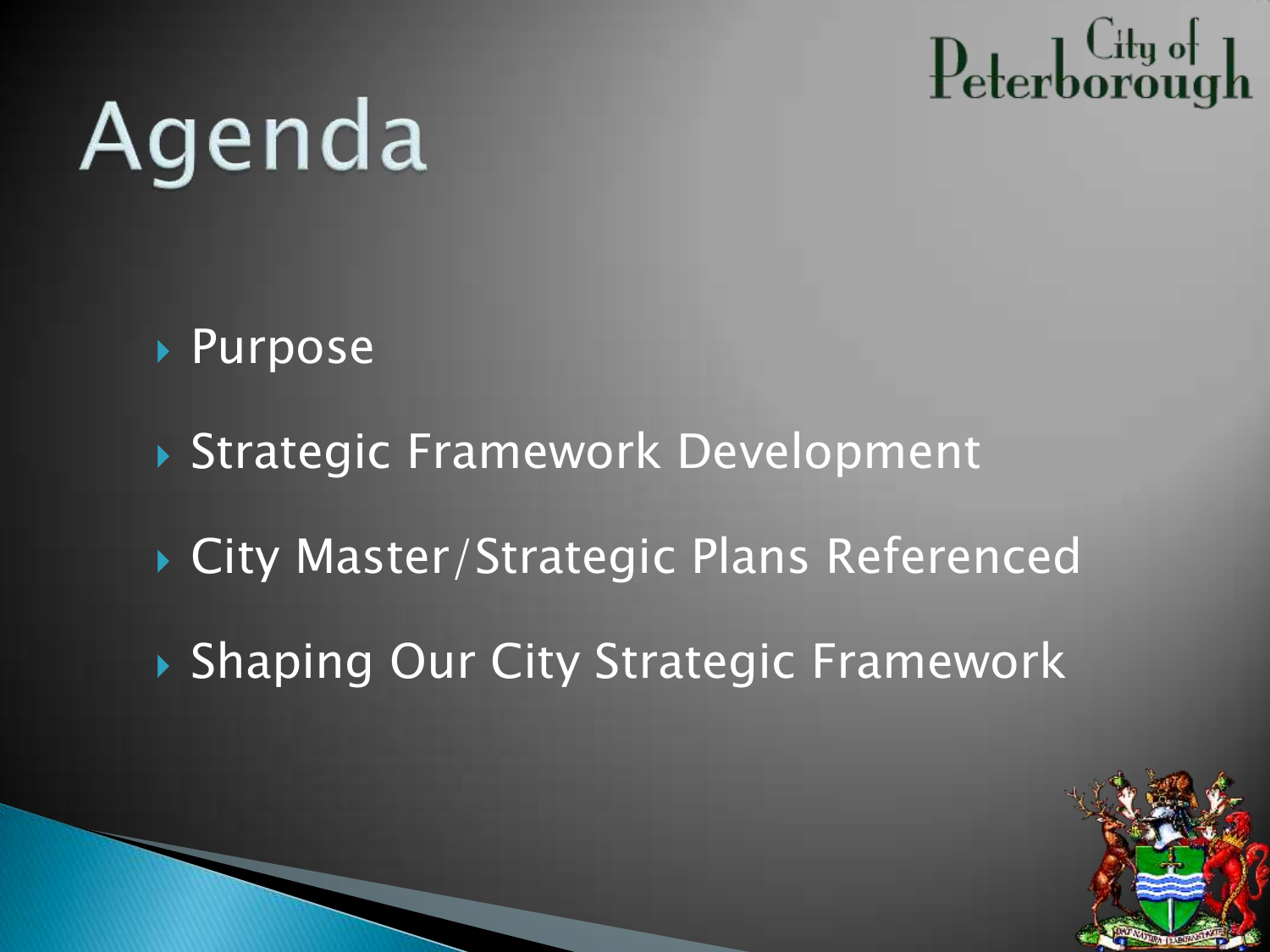

# **Purpose**

- ▶ Vision to Shape Our City for the Future
- Consolidated Strategic Framework of City Priorities
- ▶ Concise Representation for Residents of City Priorities
- ▶ Clear Road Map for Staff
- ▶ Facilitates: Decision-Making, Resource Allocation, Plan Alignment, Accountability & Transparency

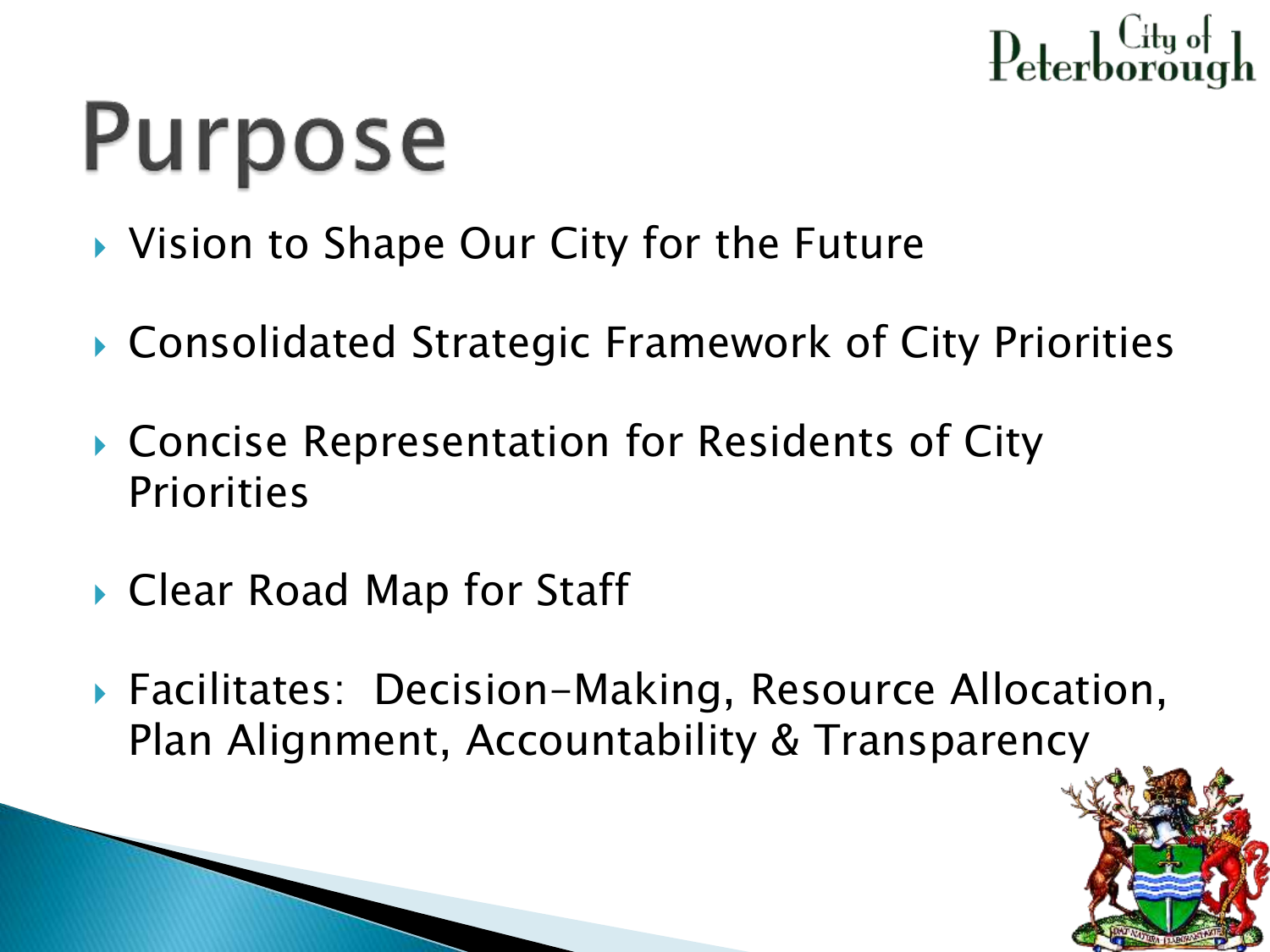#### ենք օք<br>հուշացի Peterb

## Development of **Strategic Framework**

- ▶ Comprehensive Review of City Plans (17 Plans)
- Review of Council Campaign Priorities and Resident Input
- Ward Town Hall Meetings
- Ward Participatory Budget Meetings
- Annual Operating Budgets & Ten Year Capital Budget
- Consultation Mayor, Councillors, Sr Management Team
- Review of Other Municipalities Strategic Plans (20+)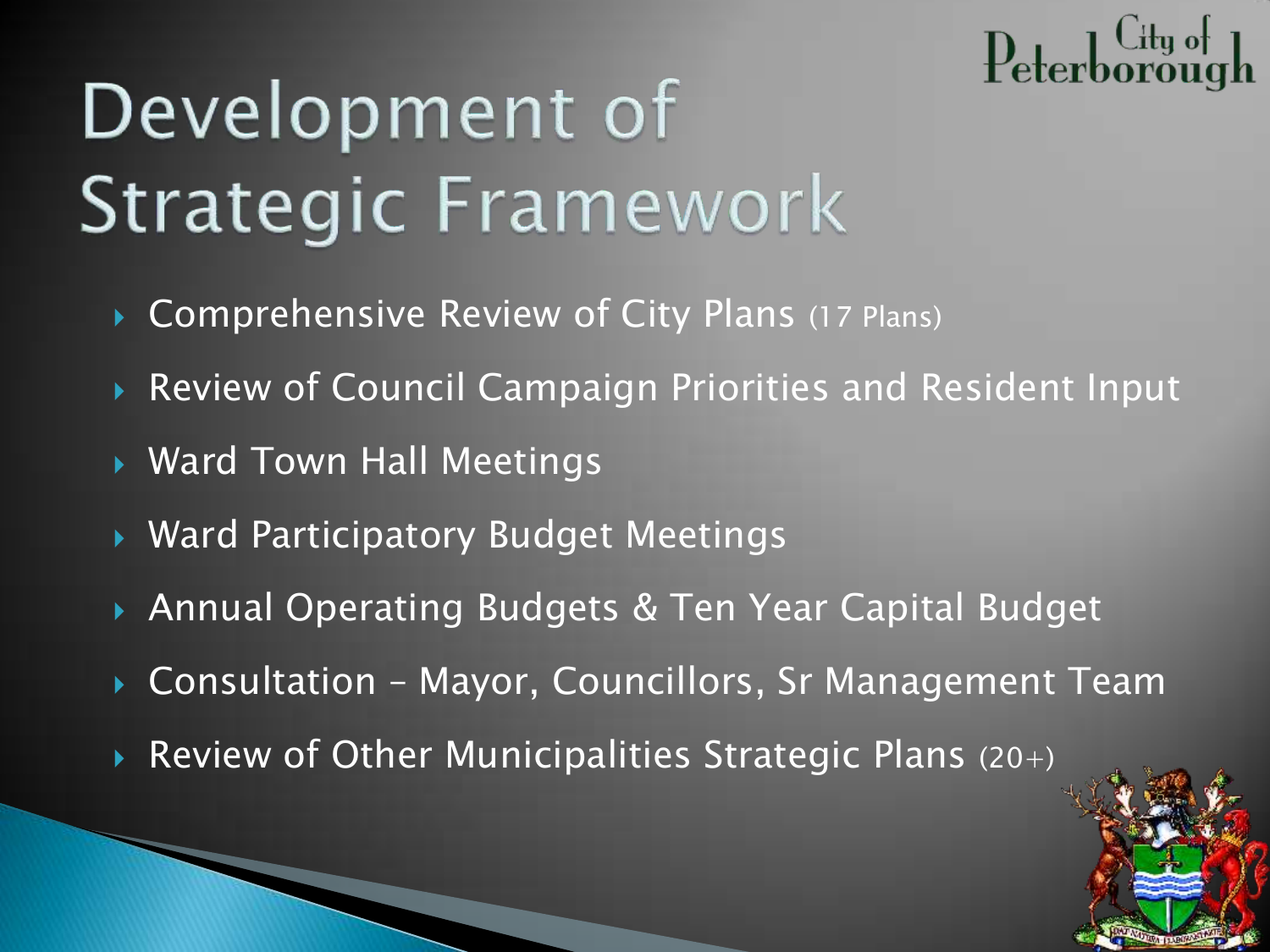# **City Plans Referenced**

- Central Area Master Plan (2009)
- Community Social Plan (2003)
- Comprehensive Transportation Plan (2012)
- ▶ Flood Reduction Master Plan (2005)
- ▶ GPA Community Sustainability Plan (2012)
- ▶ Housing and Homelessness Plan  $(2014)$
- Housing Needs Analysis and Strategies (2003)
- Little Lake Master Plan (2010)
- ▶ Morrow Park Master Plan (2011)
- Municipal Cultural Plan (2012)
- ▶ Official Plan Draft (2016)
- Realizing a High Performing Economy (2015)
- ▶ Strategic Downtown Parking Management Study (2007)
- ▶ Urban Forest Strategic Plan (2011)
- ▶ Vision 2010 (2007)
- ▶ Vision 2025 (2016)
- ▶ Waste Management Maste Plan (2012)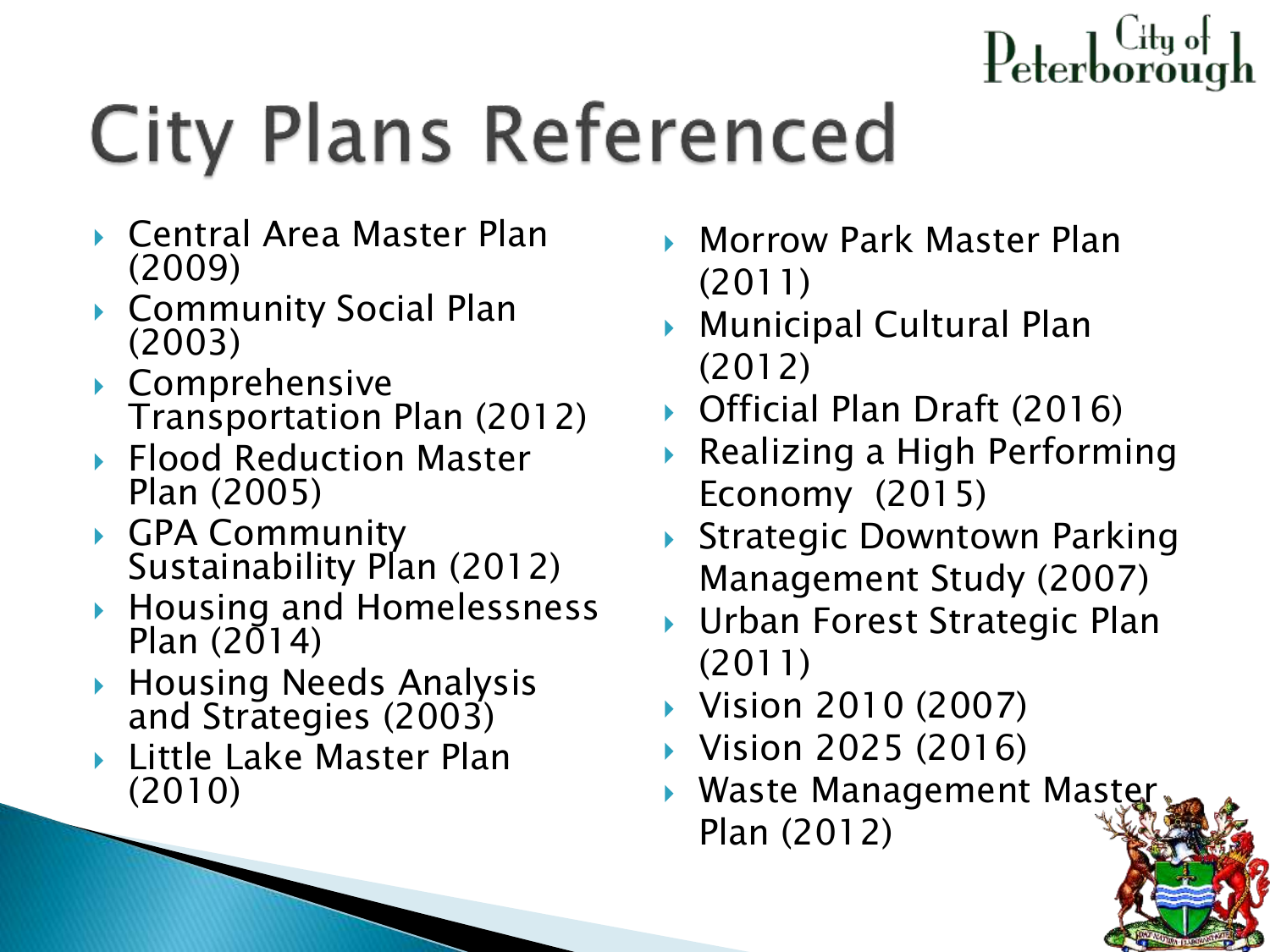#### **Shaping Our City** for the **Future**



Peterborough

and lasting impressions.

A city of natural beauty, opportunity

#### **Healthy & Connected**

REGUMANIE Active, alternative transportation Safe & prepared community  $\frac{d}{dt}$ · Trail & cycling network connecting the city Thriving neighbourhoods & appropriate intensification Efficient public transit and road/transportation network Accessible, welcoming city & inclusive community design Open relationship with surrounding communities and local First Nations · Range of housing opportunities & social supports · Complete communities - mixed use, walkable neighbourhoods · Wide range of active/passive leisure opportunities for all

#### **Sustainable**

Sustainable practices including community design, development, modes of transportation, asset management & building design

- · Proactively plan for growth
- · Natural areas & green spaces
- Environmental stewardship
- · Healthy urban forest & ecosystems
- · Responsible social, financial, legal & environmental oversight
	- · Urban agriculture/local food
		- · Green industry/employment
			- · Steady population growth
			- · Air & water quality
				- · Climate change · Waste diversion
					- Green energy

Compassionate

## Constablishing **Strategic Framework**

Transparent

### $Peterborough$

Responsive

#### Innovanue Prosperous

- · Diverse & innovative employment sectors · Creative & inclusive economy · Industrious manufacturing base Regional hub for business, government & education services
- Retention of youth through education & jobs Support for local businesses & not-for-profits · Strategic investments, partnerships &
	- employment lands
	- · Attractive for investors, entrepreneurs, nmigrants, newcomers, talent & people of all ages and abilities
		- · Strong post-secondary institutions
			- regional hospital Incentives for private investment
				- · Tourism

#### **Vibrant**

- Rroaderer Kie · Varied arts, culture, sports & recreation opportunities/infrastructure · Abundant public spaces, trails, parks & gathering places · Quality of life, sense of place & connectedness focus · High urban design standards/infrastructure renewal · Beautiful streets, gateways & scenic waterfront available for public enjoyment Culture & heritage is protected & celebrated · Multicultural, welcoming community
	- · Vibrant & livable downtown
	- · Inspiring neighbourhoods
	- · Civic engagement

Resilient

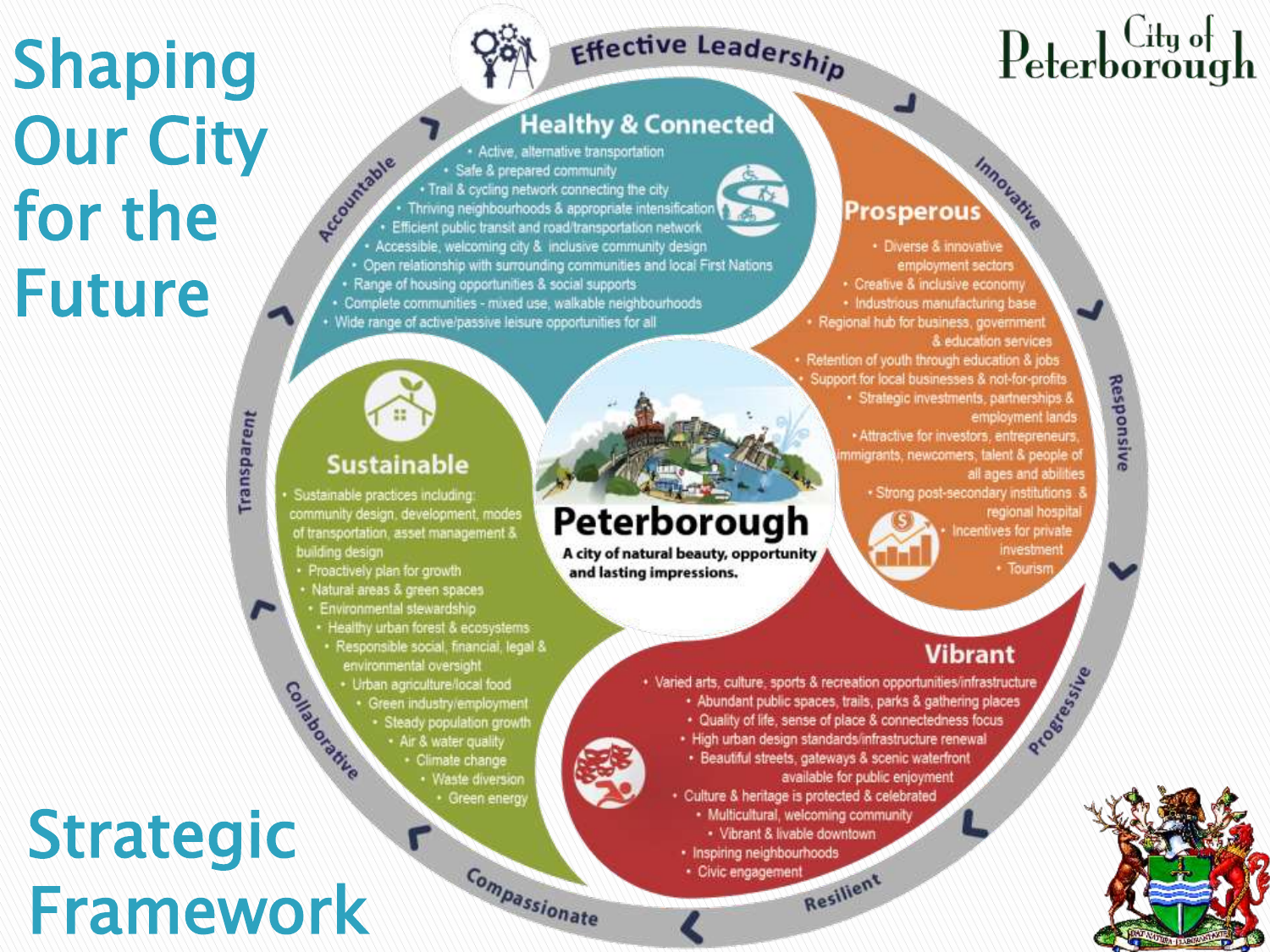Shaping **Our City** for the Future



## Peterborough

A city of natural beauty, opportunity and lasting impressions.

### Strategic Framework Vision

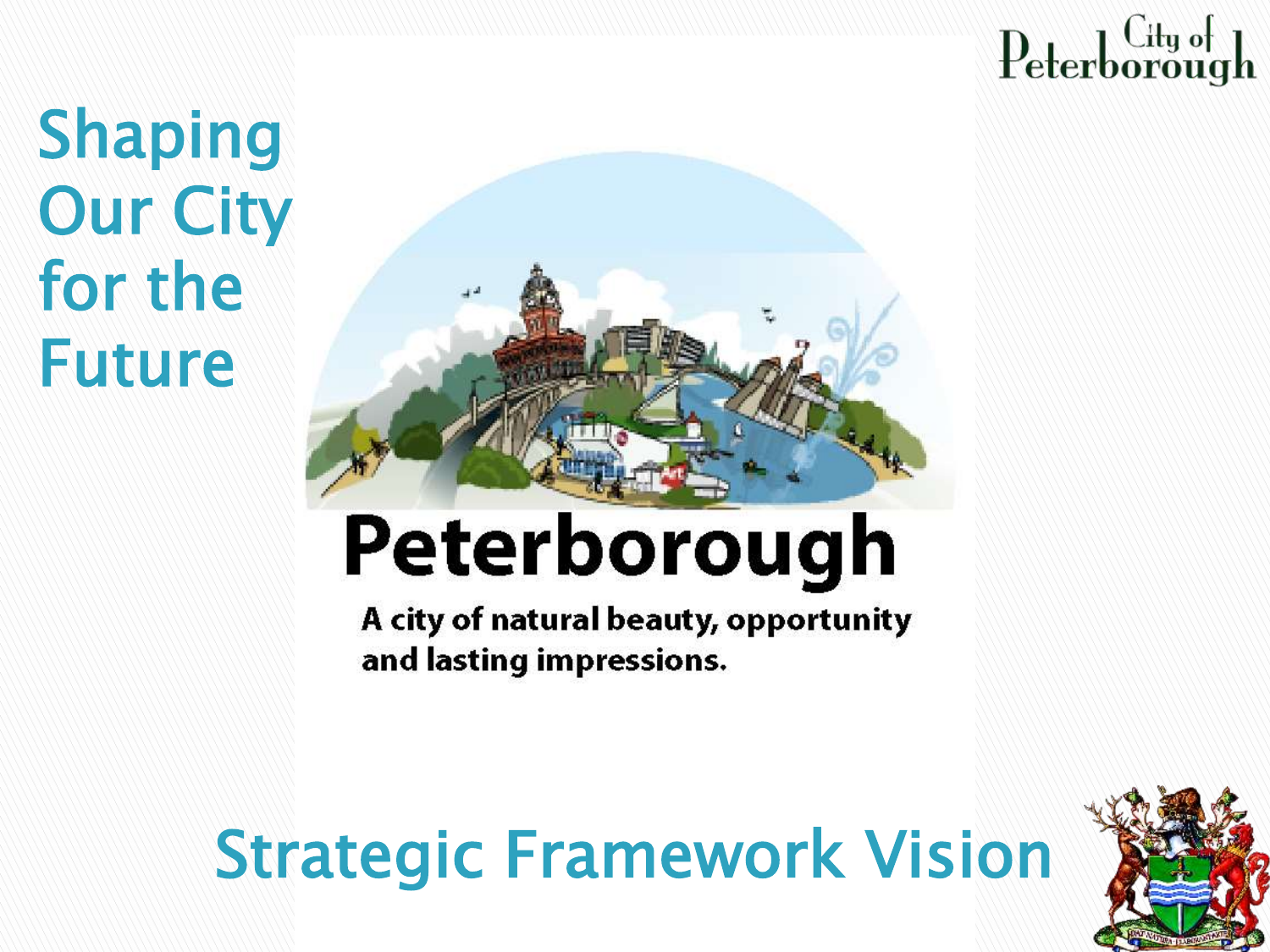#### Shaping Our City for the Future

**Effective Leadership** Ricountable Innovalia Transparent Responsiv Corrected Cive Progress in the Compassionate Leadership/Governance Wheel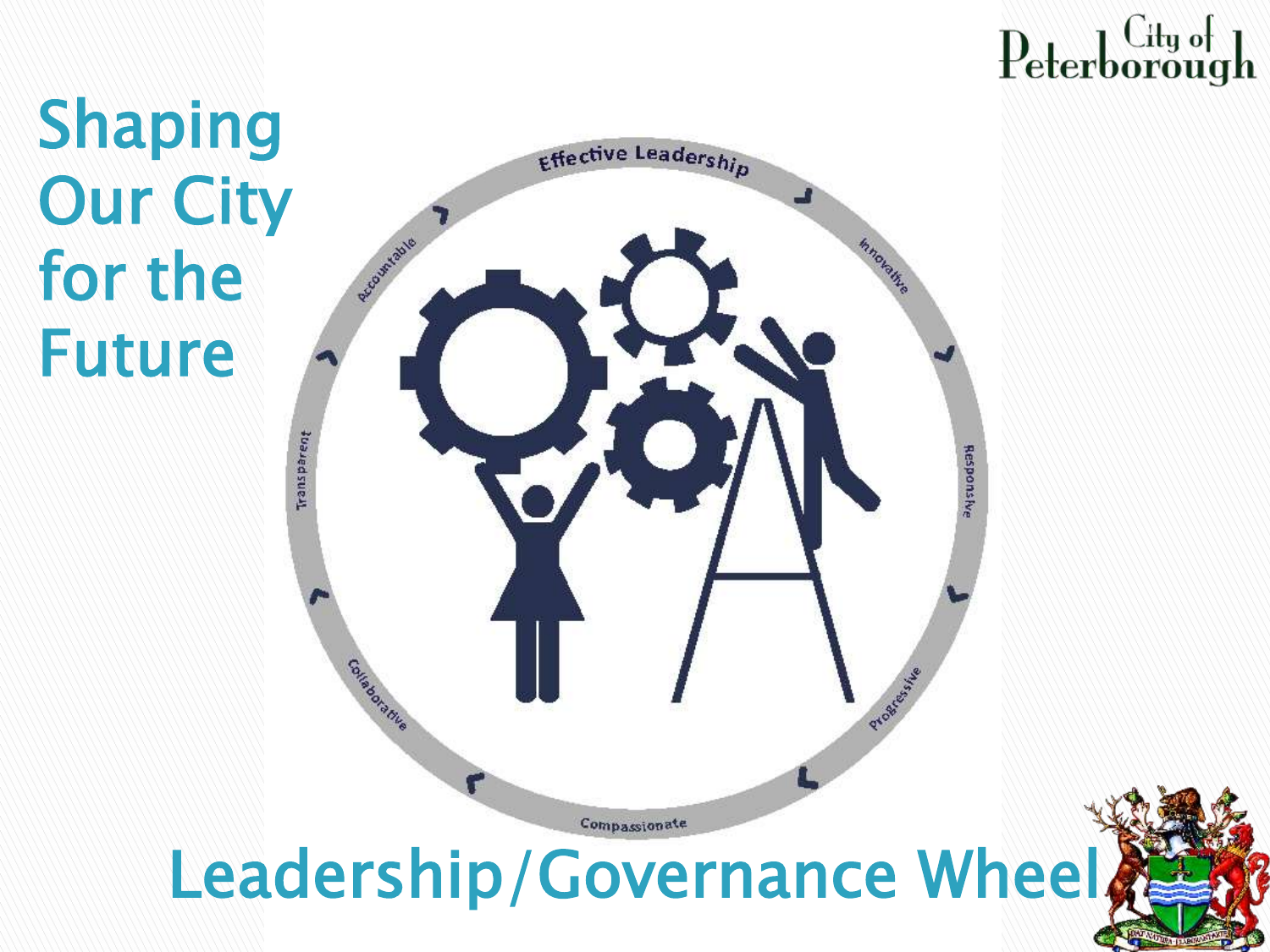#### **Healthy & Connected**

- · Safe & thriving neighbourhoods • Appropriate intensification
- Trail/cycling network connecting the city
- Active, alternative transportation
- Efficient public transit and road/transportation network
- Accessible, welcoming city & inclusive community design
- Range of housing opportunities & social supports
- Open relationship with sumounding communities and local First Nations
- Wide range of active/passive opportunities

**Shaping** 

**Our City** 

for the

**Future** 

Peterborough

rosperous

**Vibrant** 

**Healthy &** Connected

ustainable

· Complete communities - mixed use, walkable neighbourhoods

#### **Healthy & Connected Strategic Theme**

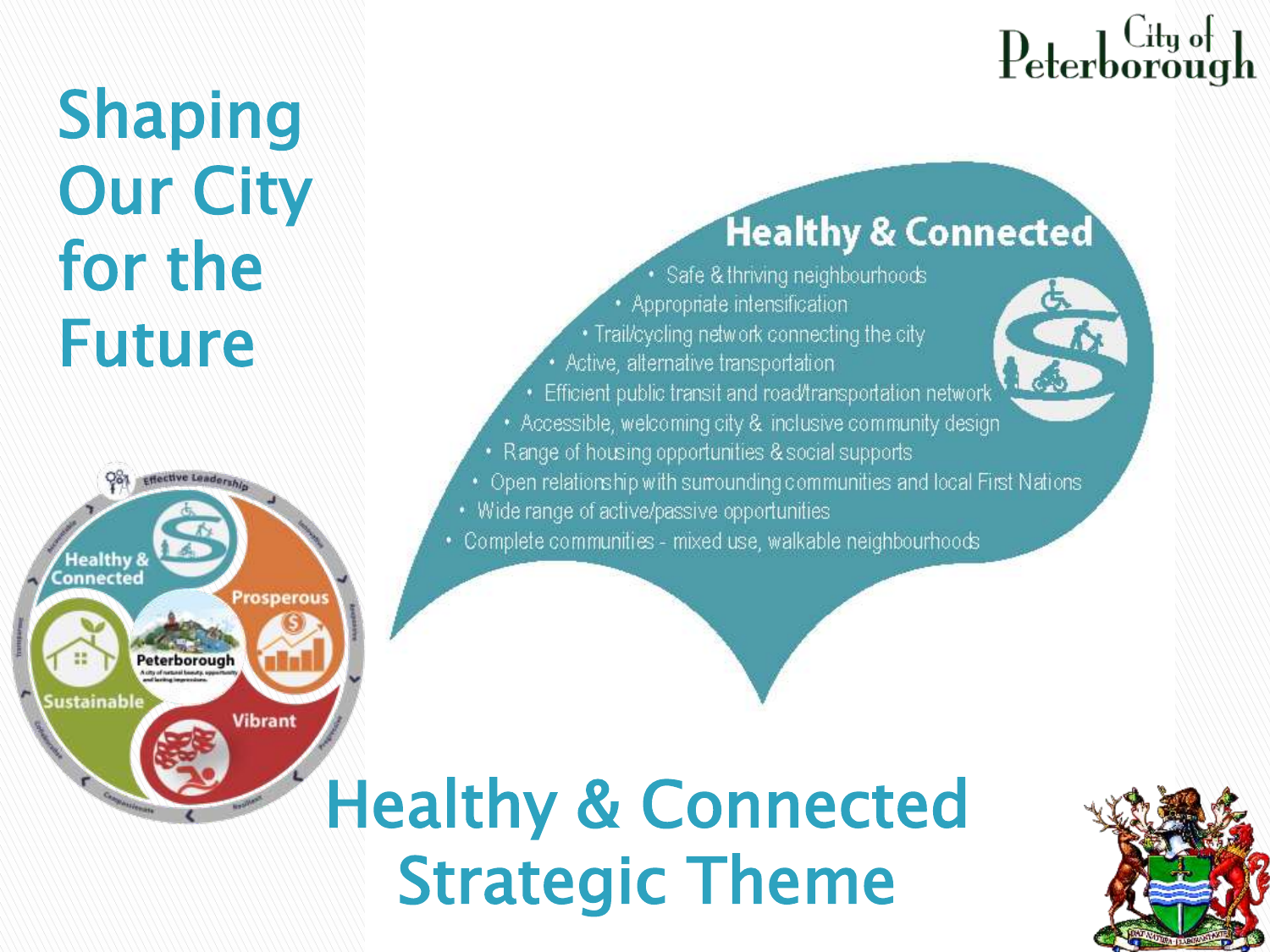#### **Shaping Our City** for the **Future**



#### **Sustainable**

**SIS 845** 

- Sustainable community/building design
- Sustainable infrastructure/servicing
- Proactively plan for growth
- Natural areas & green spaces
	- Environmental stewardship
	- Healthy urban forest & ecosystems
	- · Sustainable modes of transportation
		- · Responsible social, financial, legal & environmental oversight
			- Urban agriculture/local food
				- · Green industry/employment
					- · Sustainable development
						- Air & water quality
							- Climate change
								- Waste diversion
									- Green energy

#### **Sustainable Strategic Theme**

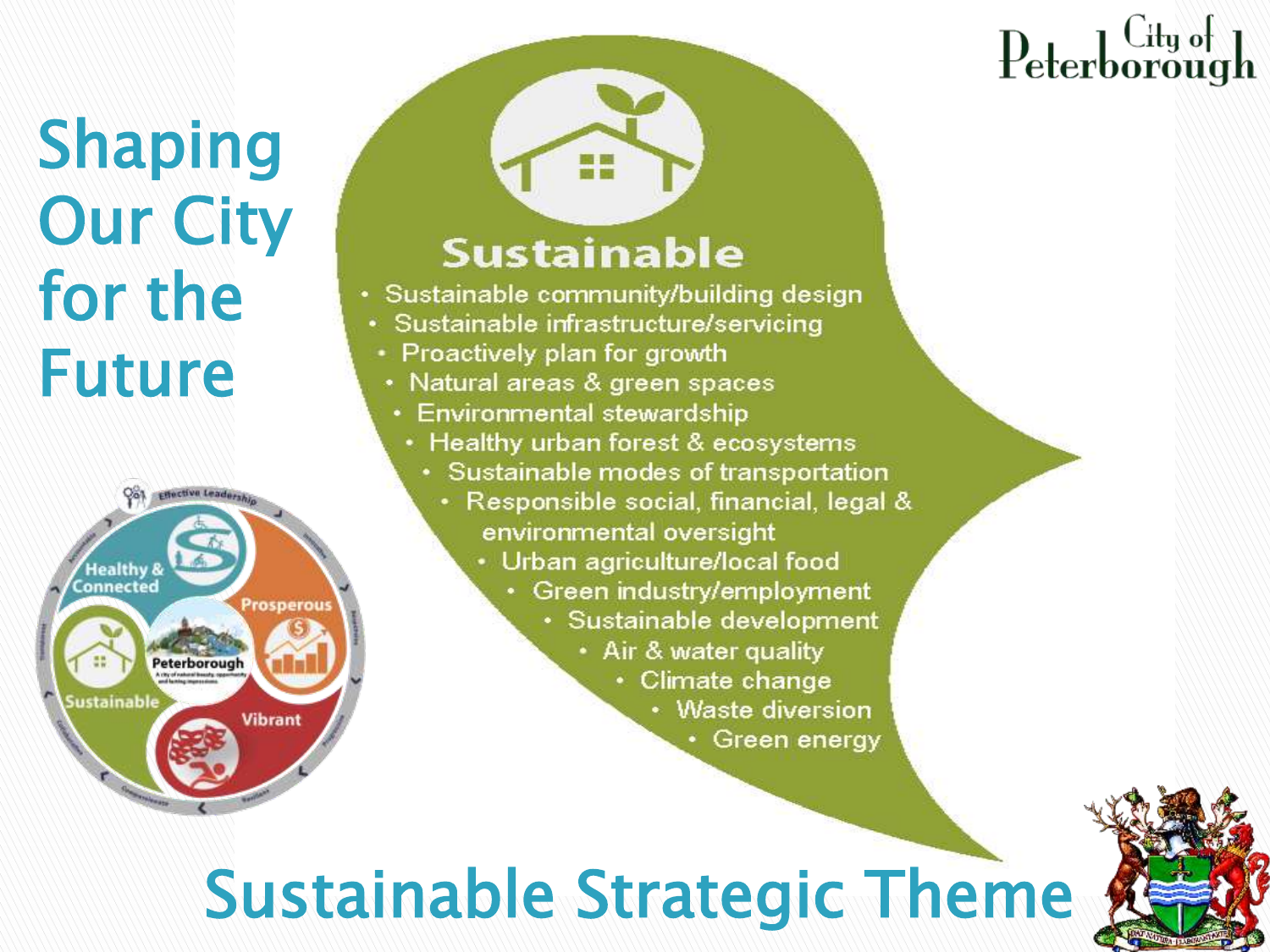#### **Vibrant**

• Varied arts, culture, sports & recreation opportunities/infrastructure • Abundant public spaces, trails, parks & gathering places • Focus on quality of life & creating a sense of place · High urban design standards/infrastructure renewal · Culture/heritage is protected & celebrated • Vibrant downtown · Inspiring neighbourhoods Multicultural, welcoming community

• Beautiful streets & gateways

#### **Vibrant Strategic Theme**

**Shaping** 

**Our City** 

for the

**Future** 

**Healthy &** 

Peterborough

Prosperous

**Vibrant** 

Connected

Sustainable

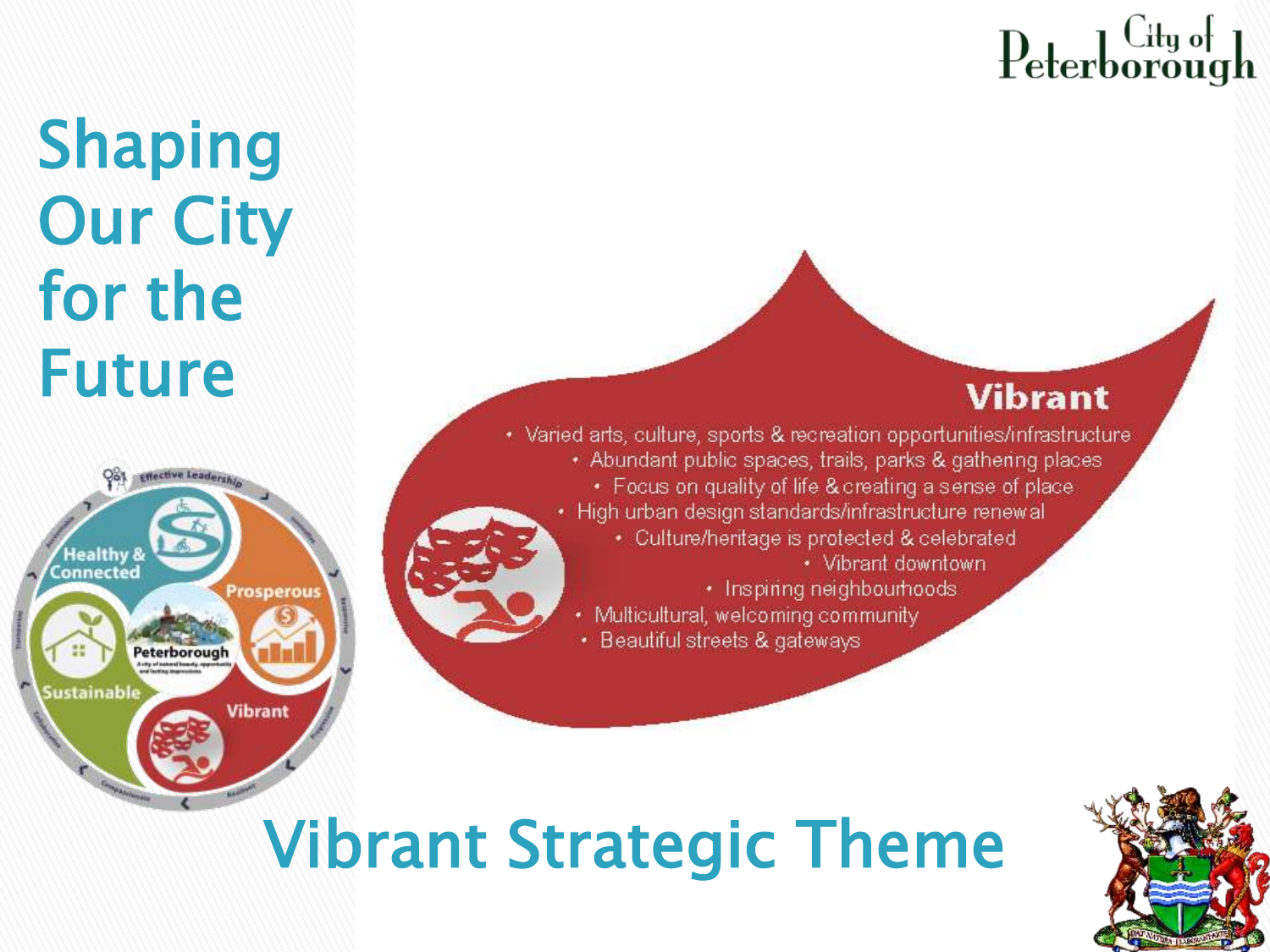#### Shaping Our City for the Future



#### **Prosperous**

• Innovative employment • Creative economy • Industrious manufacturing base Strategic investments, partnerships & employment lands • Attractive destination for investors. entrepreneurs, talent, immigrants & newcomers • Retention of youth through education & jobs Support for local businesses & not-for-profits • Regional connectivity/centre for business, government & education services · Strong post-secondary institutions & regional hospitals • Incentives for private investment · Strong City brand • Tourism

#### Prosperous Strategic Theme